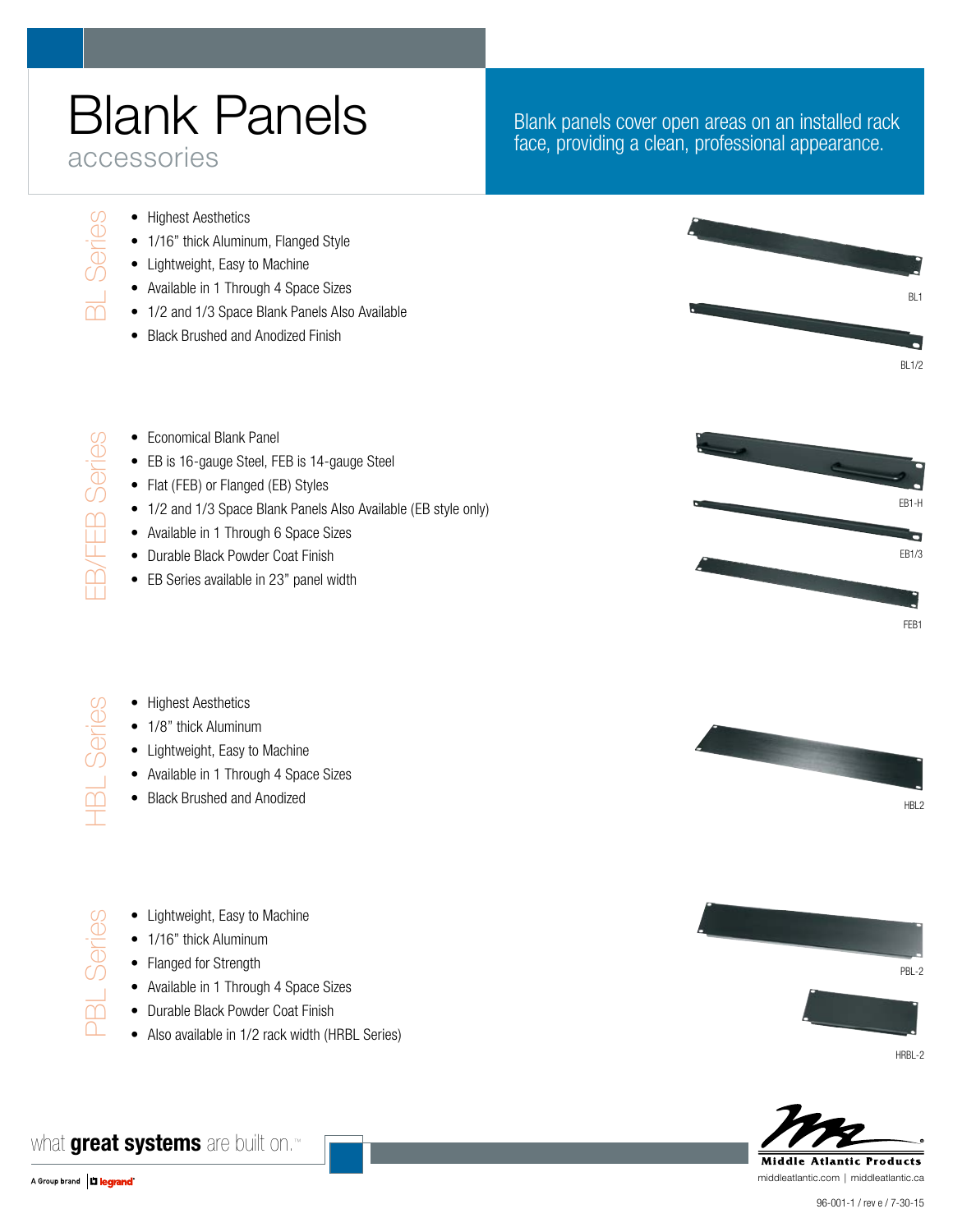## Blank Panels accessories

### Blank panels cover open areas on an installed rack face, providing a clean, professional appearance.

- Lightweight, Easy to Machine
- 1/8" thick Aluminum
- Flat Style

PHBL Series

PHBL Series

SB/WSB Series

**SBAVSB Series** 

- Available in 1 Through 4 Space Sizes
- Durable Black Powder Coat Finish





W<sub>SB3</sub>



#### • 16-gauge Steel

- Flanged for Strength
- Available in 1 Through 6 Space Sizes (SB) and 1 Through 4 Space Sizes (WSB)
- Durable Textured Black Powder Coat Finish (SB), Wrinkle Black Powder Coat (WSB)

 $\sum_{\text{RobIS}}$ 

Blank panels shall be Middle Atlantic Products model # \_\_ (refer to chart). Blank panels shall be \_\_ rackspaces in height with a \_\_ finish (refer to chart). Blank panels shall be \_\_\_" wide (refer to chart). Blank panels shall be constructed of 1/16" thick aluminum (BL, PBL, HRBL), 1/8" thick aluminum (HBL, PHBL), 14-gauge steel (FEB) or 16-gauge steel (EB, SB, WSB). Blank panels shall be RoHS EU Directive 2002/95/EC compliant. Blank panels shall be manufactured by an ISO 9001 and ISO 14001 registered company. Blank panels shall be warrantied to be free from defects in material or workmanship under normal use and conditions for the lifetime of the panel.

EIA/TIA Compliant



**Middle Atlantic Products** 

middleatlantic.com | middleatlantic.ca

what **great systems** are built on.™



specifications:

specifications: